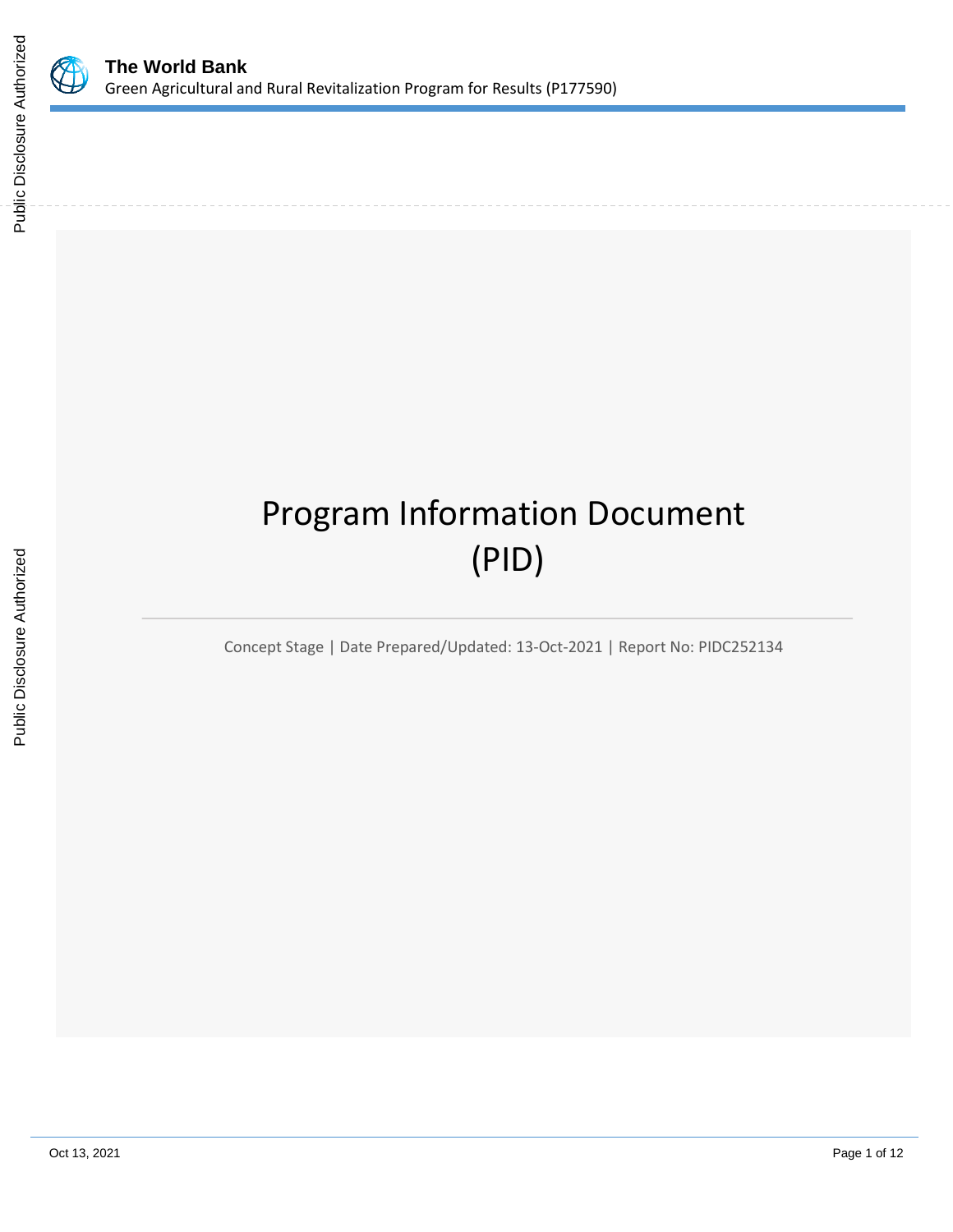

# **BASIC INFORMATION**

## **A. Basic Program Data**

| Country<br>China                                                       | Project ID<br>P177590                          | Parent Project ID (if any)                                                                     | Program Name<br>Green Agricultural and<br><b>Rural Revitalization</b><br>Program for Results |
|------------------------------------------------------------------------|------------------------------------------------|------------------------------------------------------------------------------------------------|----------------------------------------------------------------------------------------------|
| Region<br>EAST ASIA AND PACIFIC                                        | <b>Estimated Appraisal Date</b><br>15-Mar-2022 | <b>Estimated Board Date</b><br>21-Jun-2022                                                     | Does this operation<br>have an IPF<br>component?<br>No.                                      |
| <b>Financing Instrument</b><br>Program-for-Results<br><b>Financing</b> | Borrower(s)<br>Ministry of Finance             | <b>Implementing Agency</b><br><b>International Poverty</b><br><b>Reduction Center in China</b> | Practice Area (Lead)<br>Agriculture and Food                                                 |

**Proposed Program Development Objective(s)** 

The Program Development Objective (PDO) is to promote green and sustainable agricultural and rural development in selected provinces.

**COST & FINANCING**

## **SUMMARY (USD Millions)**

| <b>Government program Cost</b> | 5,000.00          |
|--------------------------------|-------------------|
| <b>Total Operation Cost</b>    | 500.00            |
| <b>Total Program Cost</b>      | 500.00            |
| <b>Total Financing</b>         | 500.00            |
| <b>Financing Gap</b>           | 0.00 <sub>1</sub> |

#### **FINANCING (USD Millions)**

| <b>Total World Bank Group Financing</b> | 500.00 |
|-----------------------------------------|--------|
| World Bank Lending                      | 500.00 |
|                                         |        |

Concept Review Decision

The review did authorize the preparation to continue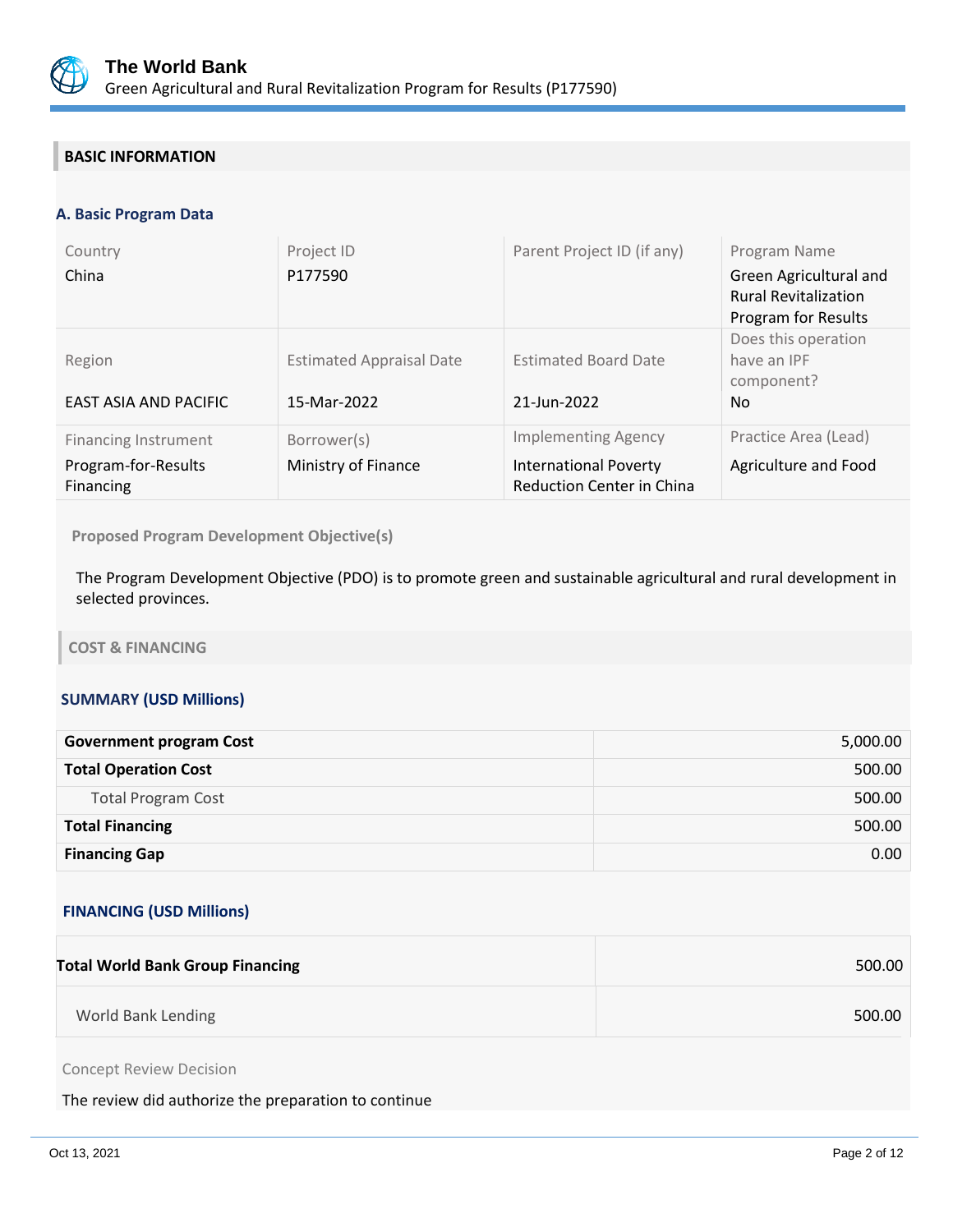

#### **B. Introduction and Context**

#### Country Context

1. **China's speed and scale of economic growth and poverty reduction over the past 40 years are unprecedented.**  Following the opening of the economy in 1978, China's economy grew at an annual rate of almost 10 percent, and per capita gross domestic product (GDP) increased from US\$300 to US\$10,500 in 2020<sup>1</sup>. Rising agricultural productivity, structural transformation, and increasing non-farm employment significantly contributed to rural income growth and the eradication of extreme poverty. The per capita income of rural households increased by nearly 22 times in real terms during 1978–2018 period.<sup>2</sup> The number of rural people living in poverty fell from 770 million in 1978 to 551,000 in 2019, decreasing rural poverty incidence from 97.5 percent to 0.6 percent over the same period. This means that China alone accounted for three quarters of the total reduction in global extreme poverty during this period.<sup>3</sup> China declared that extreme rural poverty (at the current poverty standard) was eradicated by the end of 2020. China is the first developing country that has met the Millennium Development Goal (MDG) target of eliminating poverty by 2030, almost 10 years ahead of time. The rapid agricultural productivity growth, policy and institutional reforms, and urban-rural linkages contributed to these remarkable achievements.

2. **To improve the quality of future growth and development, China is prioritizing greening its economy through decarbonization, efficient use of natural resources, and building resilience to climate change.** China's 12th Five Year Plan (FYP, 2011-2015) highlighted the need for '*green development*' and committed to building a natural resource-saving and environmental friendly society. Reorienting economic growth to reduce environmental stresses, restore degraded landscapes and ecosystems, and improve the air, water and land quality has been the government's priority since the 13th FYP (2016-2020). Optimizing the economic structure remains key to achieving green, modern, and sustainable development under the 14th FYP (2021-2025). This priority is affirmed by the concept of '*Ecological Civilization*' which is a high-level vision of "sustainable development with Chinese characteristics." A green economic growth trajectory is within reach, but would require bold policy and institutional reforms. The next decade is critical and agriculture and the rural sector have a big role to play. Transformation of the agricultural and rural economy toward green, low-carbon and sustainable development will contribute to the government's ambitious action plans for achieving peak carbon dioxide emissions by 2030 and carbon neutrality by 2060. Given the size of its economy, China's performance in greening its economy will not only bring national and regional, but also global benefits.

3. **Green and modern agricultural and rural development are integral parts of the China's Rural Revitalization Strategic Plan (RRS) and the 14th FYP (2021‒2025).** Since 2017, China has adopted ambitious policies, strategies, and guidelines for promoting green and modern agricultural development. The 19th Communist Party of China (CPC) National Congress Report (October 2017) sets out the Vision or Goals of the RRS as "*to build rural areas with thriving businesses, pleasant living environments, good social etiquette and civility, effective governance, and prosperity.*" The Rural Revitalization Strategic Plan (2018-2022) developed by the CPC and State Council (SC) to implement the RRS has four key pillars: (i) building a new pattern of urban-rural integration; (ii) speeding up the pace of agricultural modernization; (iii) enhancing green rural industrialization; and (iv) building a beautiful countryside with ecological livability. The No. 1 Central Document of 2018, 2019 and 2020 set out clear milestones for the short, medium, and long-term objectives relating to

<sup>1</sup> https://data.worldbank.org/indicator/NY.GDP.PCAP.CD?locations=CN

<sup>2</sup> NBSC (National Bureau of Statistics of China). 2020. China Statistical Yearbook 2020. Beijing: China Statistical Press.

<sup>3</sup> World Bank 2018a.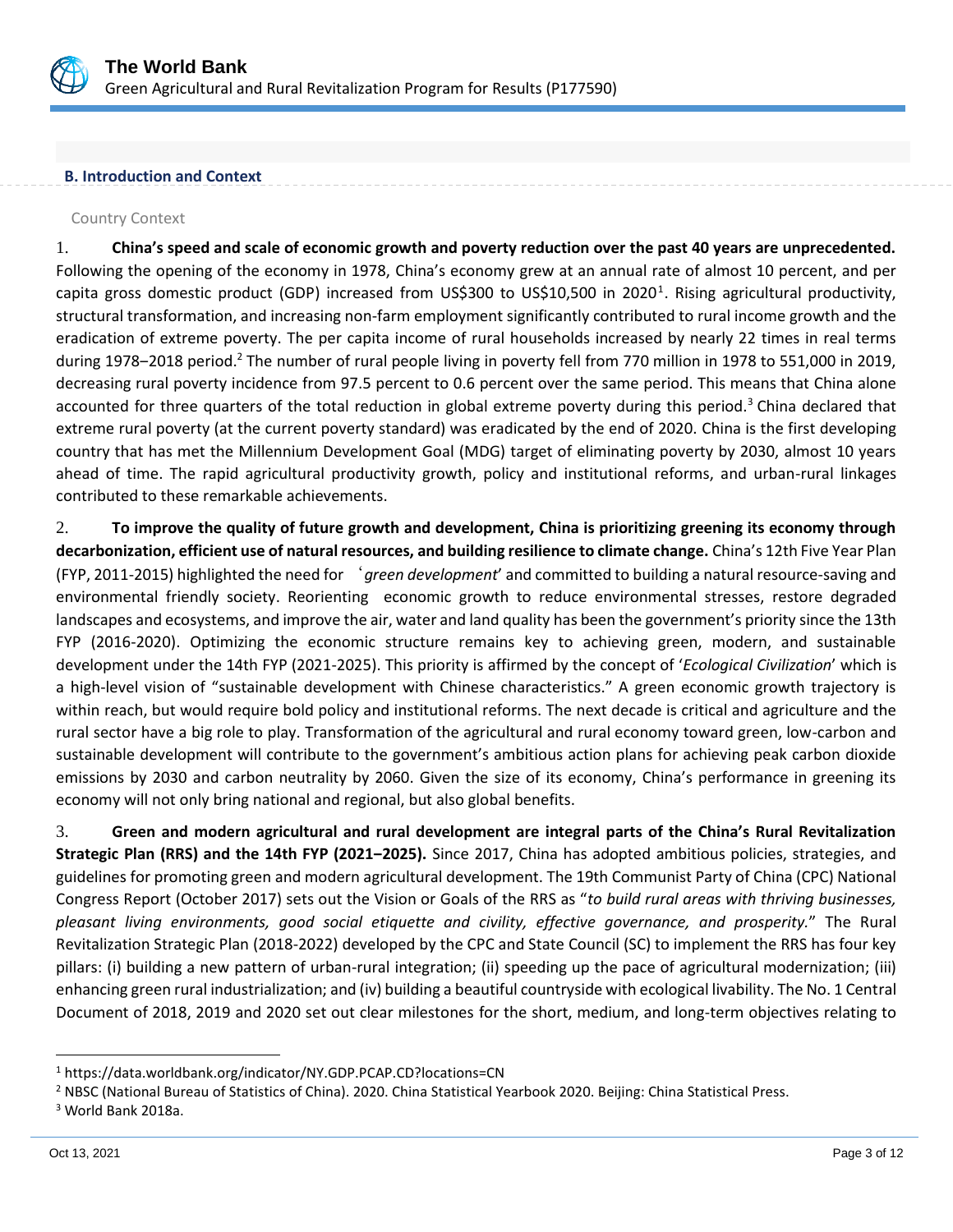

the implementation of the RRS. The short-term objectives (2020) include alleviating extreme poverty and improving rural productivity and agricultural products supply. The medium-term objectives (2035) include achieving significant progress toward agricultural modernization, rural access to basic public services, and urban-rural integration. And the long-term objectives (2050) include the all-around revitalization of rural areas.

4. **In February 2021, the Committee of the CPC and SC issued the "Opinions on Comprehensively Promoting Rural Revitalization and Accelerating Agricultural and Rural Modernization"**—which is the Central Document No. 1 of 2021, highlighting four priority areas: (i) promoting green agriculture development; (ii) developing modern agricultural and rural industries; (iii) expanding the provision of rural infrastructure and public services; and (iv) strengthening the governance of rural areas. Subsequently, the Guidelines for Implementing the RRS and Accelerating Agricultural Transformation defined the following five areas of focus: (i) boosting agriculture through quality improvement and branding; (ii) improving agricultural competitiveness and farmers' incomes; (iii) improving agricultural sustainability through green production; (iv) deepening reforms and innovations (e.g., digital agriculture initiatives such as Internet + Agriculture, Internet of Things (IoT), Big Data, Artificial Intelligence (AI), Machine Learning); and (v) improving the provision of rural public services.

Sectoral (or multi-sectoral) and Institutional Context of the Program

5. **China is now one of the largest agricultural economies in the world**. In 2020, China's agricultural gross domestic product (GDP) amounted to US\$1.13 trillion (constant 2010 US\$), equivalent to 7.7 percent of the national GDP. In the past 40 years, the inflation-adjusted average annual growth rate of China's agricultural output value and agricultural GDP were 5.3 percent and 4.5 percent, respectively. This growth was driven mainly by higher total factor productivity (TFP), technological changes and large producer subsidies provided mainly for rice, wheat and maize production. China has now surpassed both EU and the US in terms of its agricultural support. Despite its limited natural resource endowment, China produces 18 percent of the world's cereal grains, 29 percent of the world's meat, and 50 percent of the world's vegetables. China also plays an important role in agricultural international trade. The country is the largest importer of soybean and maize, the key ingredients in animal feed production, beef and aquatic products, and largest exporter of chemical fertilizers. Therefore, as both a large producer, consumer and trader, China's producer support and international trade policy decisions have huge implications globally.

6. **China's past notable achievements in agriculture growth have come at the cost of increasing environmental degradation and natural resource depletion.** It is estimated that the cost of environmental degradation and resource depletion in China amounts to about 9 percent of its GDP, 10 times higher than corresponding levels in Korea and Japan. In 2018, China was ranked 120th out of 180 countries for environmental performance across 24 indicators in ten categories, including: air quality, water and sanitation, heavy metals, biodiversity and habitat, forests, fisheries, climate and energy, water resource and agriculture. The environmental performance index (EPI) shows that China is lagging many other upper middle-income countries, such as Brazil, Mexico, Russia, and Turkey, with comparable per capita incomes.

7. **China's intensive farming operations are a major source of water, soil, and air pollution.** The intensification of China's agriculture has frequently been characterized by improper farm management practices related to both inputs and outputs of crop and animal production systems. These include: (i) excessive or improper fertilizer and pesticide use; (ii) poor livestock waste management and aquaculture water treatment; (iii) use and improper disposal of agricultural plastics; (iv) improper use of feed, drugs, growth enhancers, and other chemicals in aquaculture and livestock production systems; and (v) the open burning of crop residues. Land use changes due to agricultural expansion and inefficient irrigation water use are adding to the environmental footprint – especially on landscapes and ecosystems degradation. These and other unsustainable agricultural practices have given rise to significant environmental pollution, with the breadth and severity of problems varying among provinces and landscapes and ecosystems.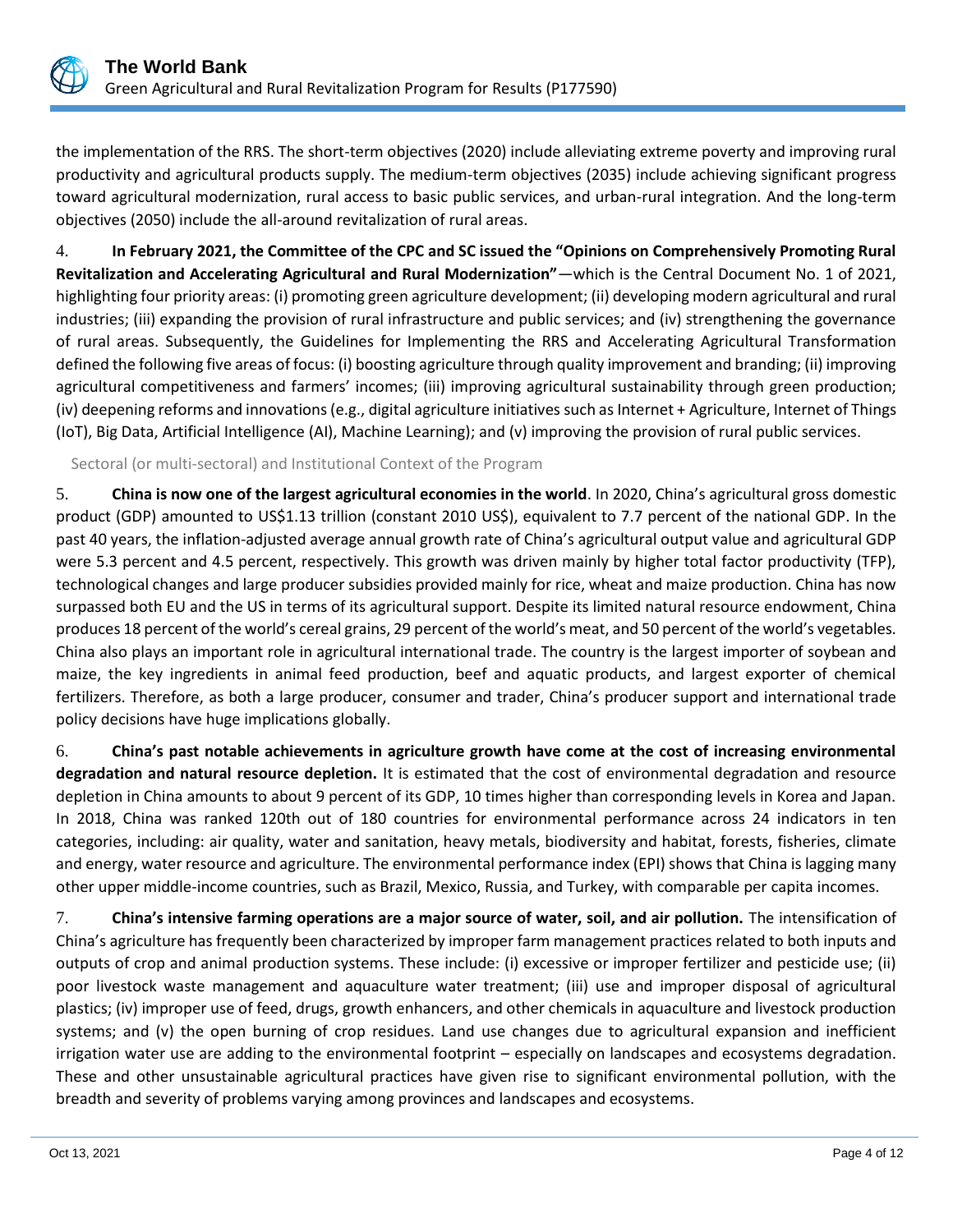

8. **China's intensive agricultural production systems have contributed significantly to carbon dioxide (CO2), methane (CH4) and nitrous oxide (N2O) emissions.** In 2018, the agriculture sector accounted for about 11 percent of China's total GHG emissions—the third largest source after energy and industry. In 2016, China's agriculture sector CO2 equivalent emissions were almost 700 million tons. Currently, China's agriculture sector emits an estimated 828 million tons of CO2 equivalent per year. Climate models estimate that without serious national mitigation efforts, agricultural GHG emissions in China will rise to 1,350 million tons per year by 2050. Also, at 13 percent, China has the largest share of the global agricultural GHG emissions. The main sources of China's agricultural GHG emissions include enteric fermentation from ruminant animals (28.7 percent), excessive or improper synthetic fertilizer use (21.8 percent), paddy rice cultivation (16.0 percent), and poor livestock waste (urine and manure) management (10.5 percent).

9. **China is now the largest producer and user of synthetic fertilizer globally, both in absolute terms and per unit of land.** The exponential growth in subsidies in China has led to overuse of inorganic fertilizers by more than 220 kg/hectare. According to the China Statistical Yearbook, chemical fertilizer use increased from 28.05 million tons in 1991 to 60.22 million tons in 2015, an increase of about 92.6 percent. Most of these fertilizers are not taken up by the targeted plants, instead disperse through the air, soil, and water. Excessive use of fertilizers as one of the major sources of nonpoint source pollution remains a major environmental challenge. In 2015, the Ministry of Agriculture and Rural Affairs (MARA) issued the *Action Plan for Zero Growth in Fertilizer Use by 2020*. As a result, the amount of fertilizer used in China began to decline but still accounted for about a third of the world's total consumption in 2018.

10. **China also uses large quantities of pesticides which are harmful to the environment and ecosystems.** The quantity of pesticides used in China more than doubled from about 800,000 tons in 1991 to 1.8 million tons in 2013. During the same period the intensity of pesticide application also increased from about 5.1 to 11.0 kg per hectare. Using pesticides to control pest outbreaks not only increases agricultural production costs, but also pollutes the environment and poses a tremendous threat to food safety.<sup>4</sup> Like fertilizer, MARA issued the Action Plan for Zero Growth in Pesticide Use by 2020. As a result, the use of pesticide declined rapidly, reaching 1.39 million tons in 2019 , and the intensity of pesticide application also declined to 8.4 kg per hectare in 2019. However, compared to developed countries (especially US and EU nations), the use and application intensity are still high.

11. **Dumping of untreated manure and feces laden waste and wastewater from large livestock and aquaculture operations into the environment (land and water) is rampant, and often uncontrolled**. In China, the collection and separation of animal wastes (dung from urine), proper disposal of treated solids and liquids, and recycling (e.g., circular economy – composting, waste to energy conversion) are not widely practiced in intensive livestock production systems. In 2017, China's total Chemical Oxygen Demand (COD), Total Nitrogen (TN), and Total Phosphorus (TP) were 21.44, 3.04 and 0.32 million, respectively; with the livestock subsector accounting for 50 percent, 47 percent, and 67 percent of these pollutants. Most intensive aquaculture systems use inputs (e.g., fertilizer and feed), yet only a small proportion of these nutrients are utilized, and the rest are lost to bacterial degradation, potentially causing nutrient and methane pollution.

12. **China has become the largest producer and user of agricultural plastic mulch in the world.** This is mainly due to its rapid expansion of fruit and vegetable production in response to dietary diversification locally and abroad. Over the last two decades, the area under plastic film in China grew more than 150-fold, reaching over 20 million hectares. The annual use of plastic mulch has now exceeded 2.0 million tons<sup>5</sup> which is equivalent to the combined use in Europe, United States and Japan. However, the recycling rate of plastic mulch in China is less than 60 percent. As a result, residual mulch gradually accumulates in the soil, causing environmental pollution. Large quantities of plastic film mulch have ended in streams, rivers and ultimately oceans--endangering marine life. While the policy framework with respect to plastic

<sup>4</sup>Huang, J., Qi, L., & Chen, R. 2008. Technical information knowledge, risk preference and farmers' application of pesticides. Management World (05): 71‒6.

<sup>5</sup> NBSC (National Bureau of Statistics of China). 2020. China Statistical Yearbook 2020. Beijing: China Statistical Press.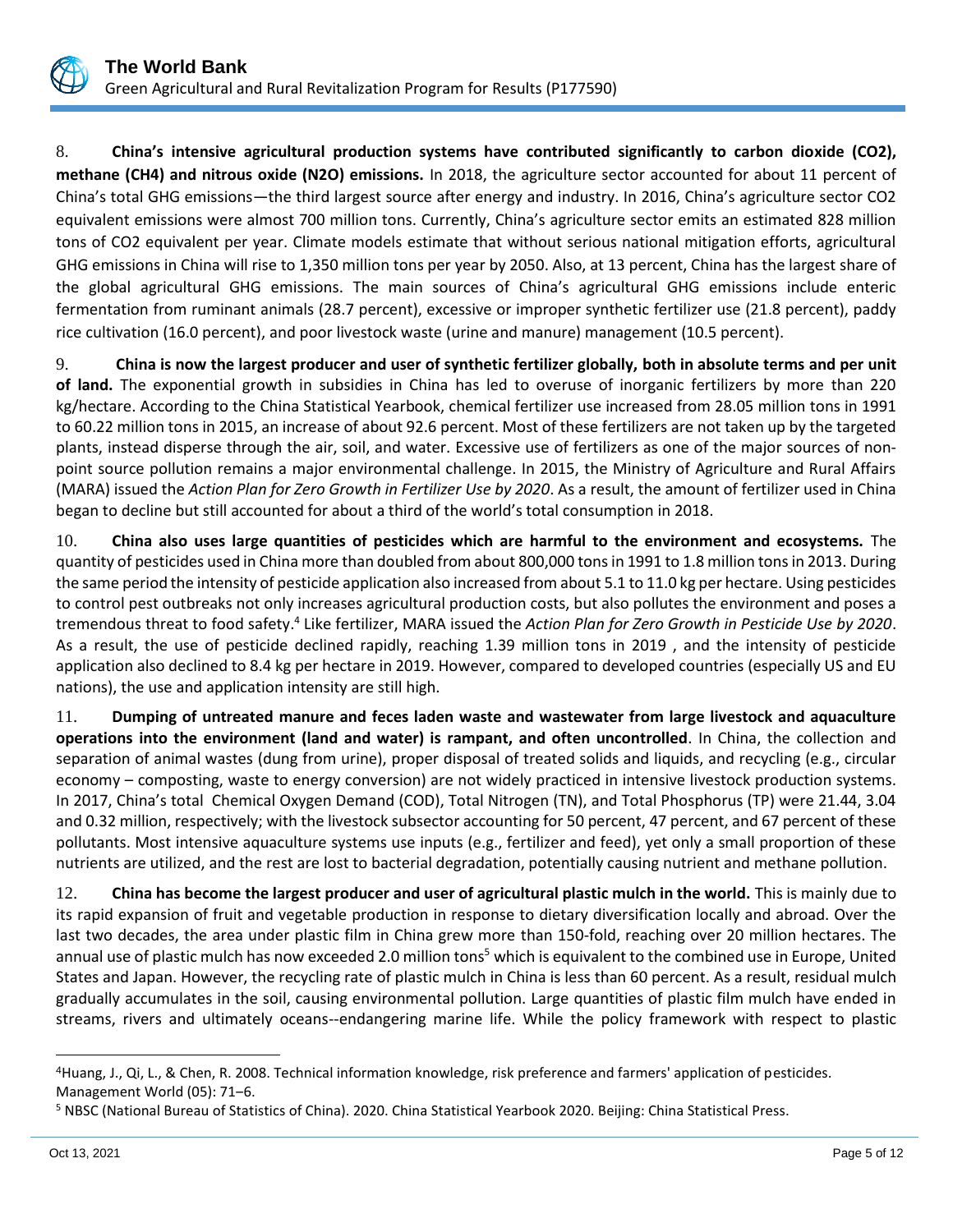

collection and recycling, and the use of micro-thin plastics in agriculture, has recently tightened, enforcement in rural areas remains patchy at best.

13. **Food losses and wastes (FLW) are attracting growing public attention in China.** The country's annual food loss in production, storage, transportation, and processing is estimated to be 35 million tons, while the annual food waste in urban catering is roughly 17-18 million tons. The annual total food loss along the grain value chain (mainly rice, wheat, and maize) is about 12 percent. The decomposing food wastes generates methane, which leads to pollution and contributes to global warming. FLW also negatively impacts food security and exacerbates the strain on scarce land and water resources. Poor storage contributes the most to postharvest losses for all types of food (e.g., 5.7-8.6 percent for grain, 2.5-3.7 percent for meats, and 10-15 percent for perishable food). China has established a regulatory framework to deal with wastes in general. However, the framework is not adapted to FLW, and the relevant government ministries and agencies are currently mainly working independently.

14. **China's industrial aquaculture and animal production rely heavily on the use of antibiotics, feeds, and supplements, which give rise to pollution in several ways.** Nutrient pollution has become particularly problematic in the open systems that have come to dominate aquaculture, because they entail the release rather than the recycling of excess nutrients. The use of prophylactic and growth-enhancing drugs and hormones is now a standard practice in the aquaculture and livestock industries. China has also become the largest producer and user of antibiotics in the world, and animals' share is more than half of the total consumption in China. It is estimated that up to 90 percent of antibiotics consumed by animals are excreted—releasing them into the natural environment for dispersal in ground and surface waters. The Chinese government has made a series of efforts to control antibiotic use in animals. For example, it has released a prohibited list of antibiotics not to be used in farming, banned antibiotic use during withdrawal periods, classified management of prescription drugs and over-the-counter drugs, and required farmers to record their antibiotic use. Despite these regulations the use of antibiotics in food animals is still alarming.

15. **In many parts of China, maize, rice, and wheat crop residues are systematically burned for the sake of expedience and labor savings.** Time and labor scarcity, the lack of market channels for straw and husks, and certain agronomic beliefs are among the factors thought to contribute to this practice. China burns more crop biomass than any other country in the world. It is estimated that 24 percent of crop residues were burned or improperly discarded in 2018. Incomplete combustion of crop straw releases nitrogen oxide, sulfur dioxide, hydrocarbons, and fumes, which adversely impacts the air quality causing health problems. By reacting with sunlight, these chemicals may produce secondary pollutants such as ozone, which increases global warming and contributes to climate change. The black carbon not only has impacts on human health, but it also affects visibility, harms ecosystems, reduces agricultural productivity and exacerbates global warming.

16. **Land conversion due to agriculture expansion is a key driver of loss of biodiversity and productive forest land, degradation of watersheds, and fragmentation of ecologically sensitive areas.** China's total forest cover stands at around 21 percent, and after decades of decline, it is now increasing. However, the productive and biodiversity value of many forests is poor, with large areas of monoculture forest, with poor resilience to storms and pests, and with low biodiversity value. Almost half of China's terrestrial vertebrates have vanished in the last 40 years and agricultural expansion is partly to blame for the loss of species. Also, at risk are pollinators critical for agricultural production, including fruits, nuts, and vegetables. The degraded forest ecosystem, with diminished productivity and biodiversity also weakens their effects on climate regulation, water conservation, and wind-proofing and sand-setting. The State Council issued a *Plan for the Protection and Restoration of Natural Forests (PPRNF)*, but its implementation under the National Forest Protection and Restoration Program (NFPP) just started in 2021,though with a long-term vision until 2050.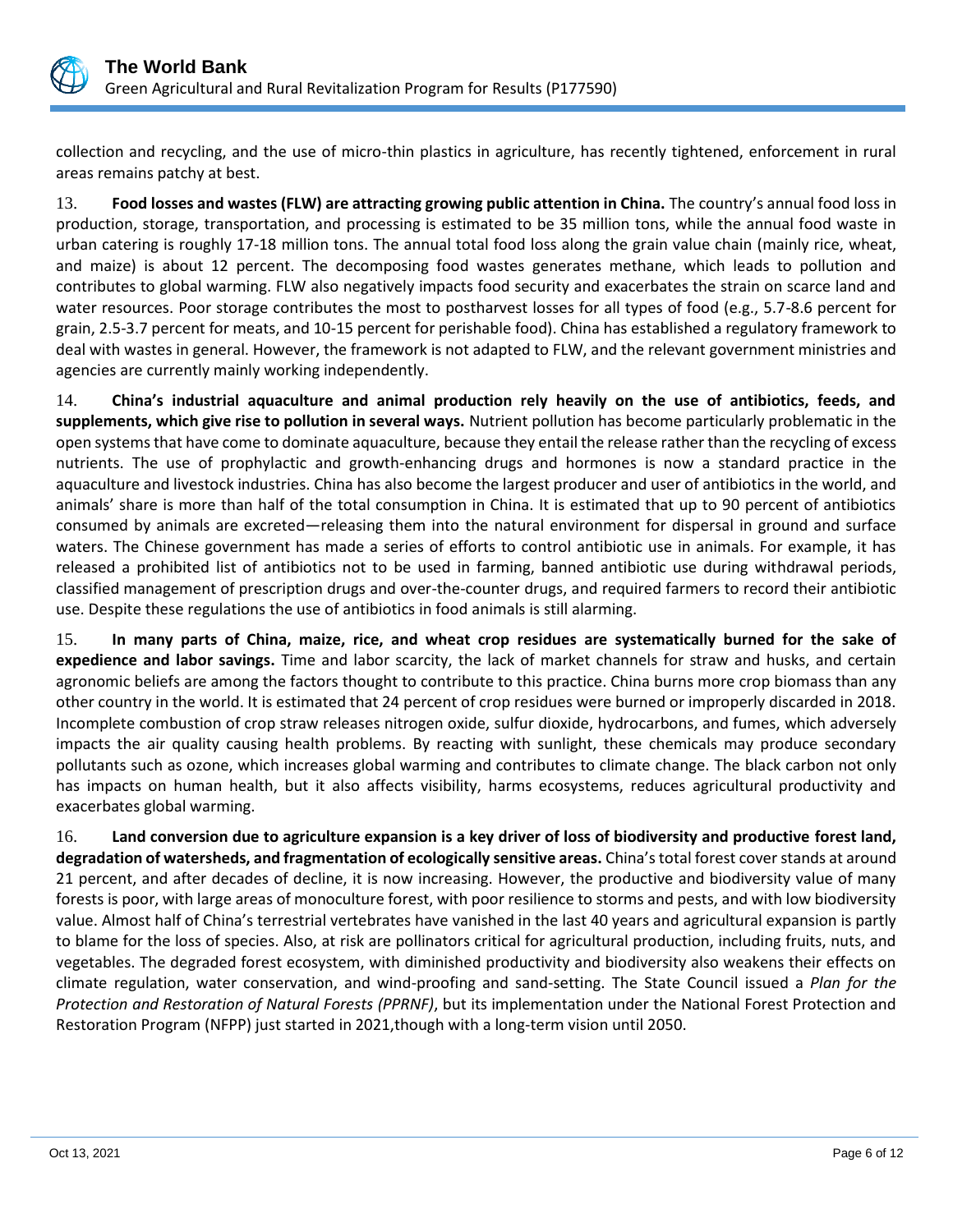

17. **Despite infrastructure and water management improvement in the last decade, China's irrigation water use efficiency is still low.** The current coefficient of irrigation efficiency is 0.559, a significant improvement<sup>6</sup> over 2004 level at 0.44, but it is still lower than that of developed countries (ranging 0.7-0.8)—especially US and EU nations. Around half of China's farmland is irrigated, more than double of the global average of 21 percent. At 61.1 percent, irrigation consumed the largest proportion of China's total water available in 2019. Irrigated farmlands produce 75 percent of China's grain and over 90 percent of cash crops such as cotton and vegetables. Securing water for irrigation will likely become more challenging due to increasing irrigated areas, relatively low irrigation efficiency, and competition for water from industry and urban sectors. This would be exacerbated by global warming and climate change, which are expected to increase the severity and frequency of droughts, especially in the north and northeastern regions of China.

Relationship to CAS/CPF

18. **The proposed PforR is fully aligned with the World Bank's Country Partnership Framework (CPF) for China (FY2020-2025, Report No. 11785-CN).** The China-World Bank Group (WBG) partnership has entered a new era following 40 years of close collaboration. Thus, the CPF is focusing on closing the remaining institutional gaps and supporting interventions that generate significant global public goods. This shift is consistent with China's own new development strategy of promoting green growth to achieve *ecological civilization*. 7 Specifically, the proposed PforR is directly linked to the Engagement Area 2 (EA2) of the CPF—Promoting Greener Growth. Under EA2, the Bank aims to support government's efforts to: (i) reduce air, soil, water, and marine plastics pollution; (ii) demonstrate sustainable agricultural practices and improve agro-food products quality and safety; and (iii) strengthen sustainable natural resource management.

19. **The PforR would make significant contributions to the achievement of efficient, low carbon and sustainable agricultural and rural development in China, through:** (i) reductions in GHG emissions (e.g., CO2, CH4, N2O and others); (ii) reduction in agricultural plastics and point and non-point source pollution (e.g., COD, COB, TN, TP, and Nitrogen-Ammonia); (iii) restoration of degraded agricultural landscapes and ecosystems and improvement in natural resource management (especially increasing use efficiency of land and water); and (iv) improvements in food safety and mitigation of risks associated with emerging infectious diseases. These will generate significant climate co-benefits and contribute to the mitigation of and adaptation to impacts of climate change in China and globally.

Rationale for Bank Engagement and Choice of Financing Instrument

20. **The proposed PforR is in response to the government's request for the World Bank's support for the implementation of RRS during the five year transition period (2021-2025).** Following the achievement of eradicating extreme rural poverty by end of 2020, China is now shifting to sustaining, consolidating, and expanding the gains by promoting rural revitalization—focusing on the "Three rurals": agriculture, rural areas, and farmers. As mentioned earlier, the main government's priorities include developing green and modern agriculture and rural industries; developing rural infrastructure and public services; and strengthening the rural governance systems.

21. **The government has put in place sound policies, strategies and plans for transitioning to green agricultural and rural development.** The 14th FYP articulates the need to "*promote green development to achieve harmonious coexistence of man and nature.*" Articles 35-38 emphasize the need to: (i) Accelerate green and low-carbon development; (ii) consistently improve environmental quality; (iii) improve quality and stability of the ecosystem; and (iv) improve efficiency of resource utilization. Essentially, the 14th FYP emphasizes that economic and social development should be based upon sound management of the environment and ecosystems and sustainable utilization of the natural resources. Similarly, the

<sup>6</sup>Ministry of Water Resources of China. 2020. Announcement on the publishment of the assessment results of the implementation of the strictest water resources management system in 2019 [EB/OL].

http://www.mwr.gov.cn/zwgk/gknr/202007/t20200730\_1441256.html,2020-7-22.

 $^7$  The concept of 'Ecological Civilization' has become one of the government's highest policy priorities; it includes a high-level focus on resource efficiency, environmental sustainability and ecological conservation.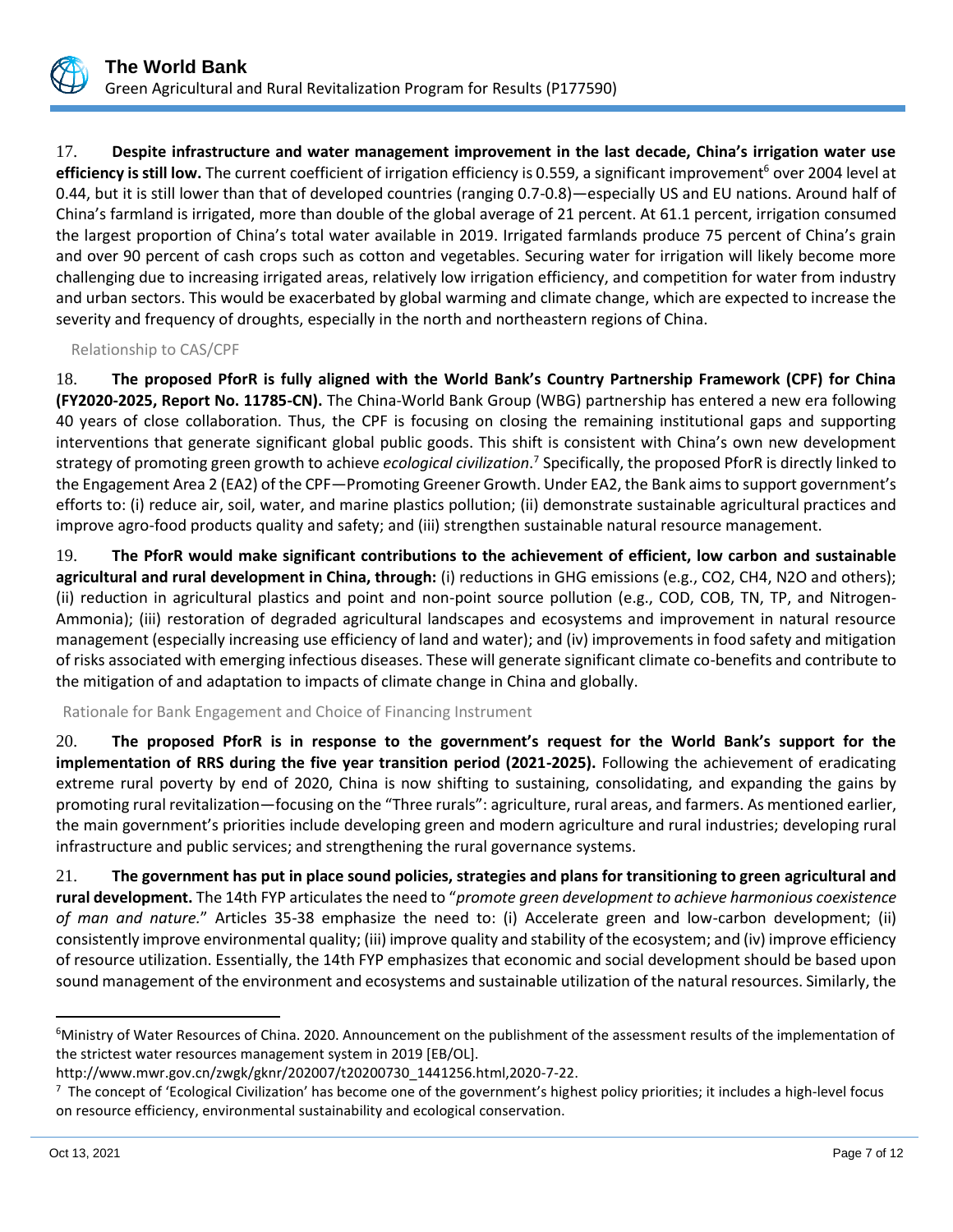

Strategic Plan for Rural Revitalization (2018-2022) emphasizes that harmonious coexistence of man and nature is the foundation of rural revitalization and states that: "*we shall adhere to the concept that lucid waters and lush mountains are invaluable assets."* The National Sustainable Agricultural Development Plan (2015-2030) supports these goals by emphasizing green agricultural development, targeting zero growth of fertilizer and pesticides; establishing standards and regulatory frameworks for livestock waste discharge and agriculture pollution; putting in place economic incentives for improving environmental performance (including through eco-compensation); and promoting circular economy (e.g., recycling of crop and livestock waste, bio-energy generation). In addition, the "Three Red Lines" established in 2012 set specific targets for water withdrawals, water use efficiency, and water quality.

22. **There is also strong political will and leadership on transitioning to green economic development.** Opinions of the Central Committee of the CPC and the SC on the implementation of the Rural Revitalization Strategy issued in January 2018 emphasize on, among others, improving the quality of agricultural development, nurturing new drivers of growth of the rural economy, promoting green rural development (i.e., *harmonious development between man and nature*), and building new system of rural governance. The report of the 19th CPC National Congress further elaborated the concept that *lucid waters and lush mountains are invaluable assets*. It emphasized that China needs to deepen institutional innovation on green development in an all-rounded way by improving system design for the green industry and market for green technology innovation, green consumption, green finance, and by reforming the eco-environmental regulatory system and improving eco-environment management.

23. **China has a legal and institutional framework for implementing the RRS.** The Rural Revitalization Promotion Law (RRPL) of the People's Republic of China (PRC) was adopted at the 28th meeting of the Standing Committee of the 13th National People's Congress on April 29, 2021. This law was formulated to fully implement the RRS, including to promote the overall upgrading of agriculture, progress of the countryside, and development of farmers; to accelerate the modernization of agriculture and rural areas; and to comprehensively build a modern socialist country. The law is promulgated based on the following principles: (i) prioritizing the development of agriculture and rural areas; (ii) adhering to the dominant status of farmers; (iii) adhering to the harmonious coexistence of man and nature; and (iv) persevering in reform and innovation and promoting high-quality development on the agricultural supply side.

24. **The proposed PforR presents an opportunity for the World Bank to support China's efforts to successfully implementation the RRS to achieve its intended goals***.* A priority area for Bank's support will be institutional strengthening, especially by helping put in place the governance frameworks for the RRS, both at the national and subnational levels, by focusing on transparency, accountability, and participation; thereby enhancing development impact and sustainability. The frameworks will include mechanisms for resource mobilization (e.g., transfers from the central government and provincial and county own budgets, through consolidation, pooling, or tagging, and targeting); monitoring and evaluation (e.g., tracking expenditures and assessing impacts); and coordination across multi-sectoral (e.g., Agriculture, Water Resources, Rural Roads, Ecology and Environment) and between national and subnational (province and counties) agencies. Once piloted in the PforR provinces, these frameworks can be rolled out to all provinces in China. In addition, the Bank can bring in best practice international experiences to help China to operationalize the RRPL (2021), including developing regulations, standards, and guidelines for its effective and efficient implementation.

25. **The Bank is well-positioned to help China reform its agricultural support policies and repurpose public expenditures to support green development.** The proposed PforR aims to support results-based fiscal transfers from both the central and subnational governments to rural areas to finance green agricultural and rural revitalization activities. These include monitorable and verifiable activities that: (i) reduce air, water, and land pollution; (ii) increase efficiency of natural resource use (especially land and water); and (iii) protect the environment and restore degraded landscapes and ecosystems. Therefore, the proposed PforR will contribute to global public goods by reducing GHG emissions through both mitigation and adaptation measures. The proposed PforR will ensure that it supports agricultural and rural development that is green (low-carbon), resilient and sustainable.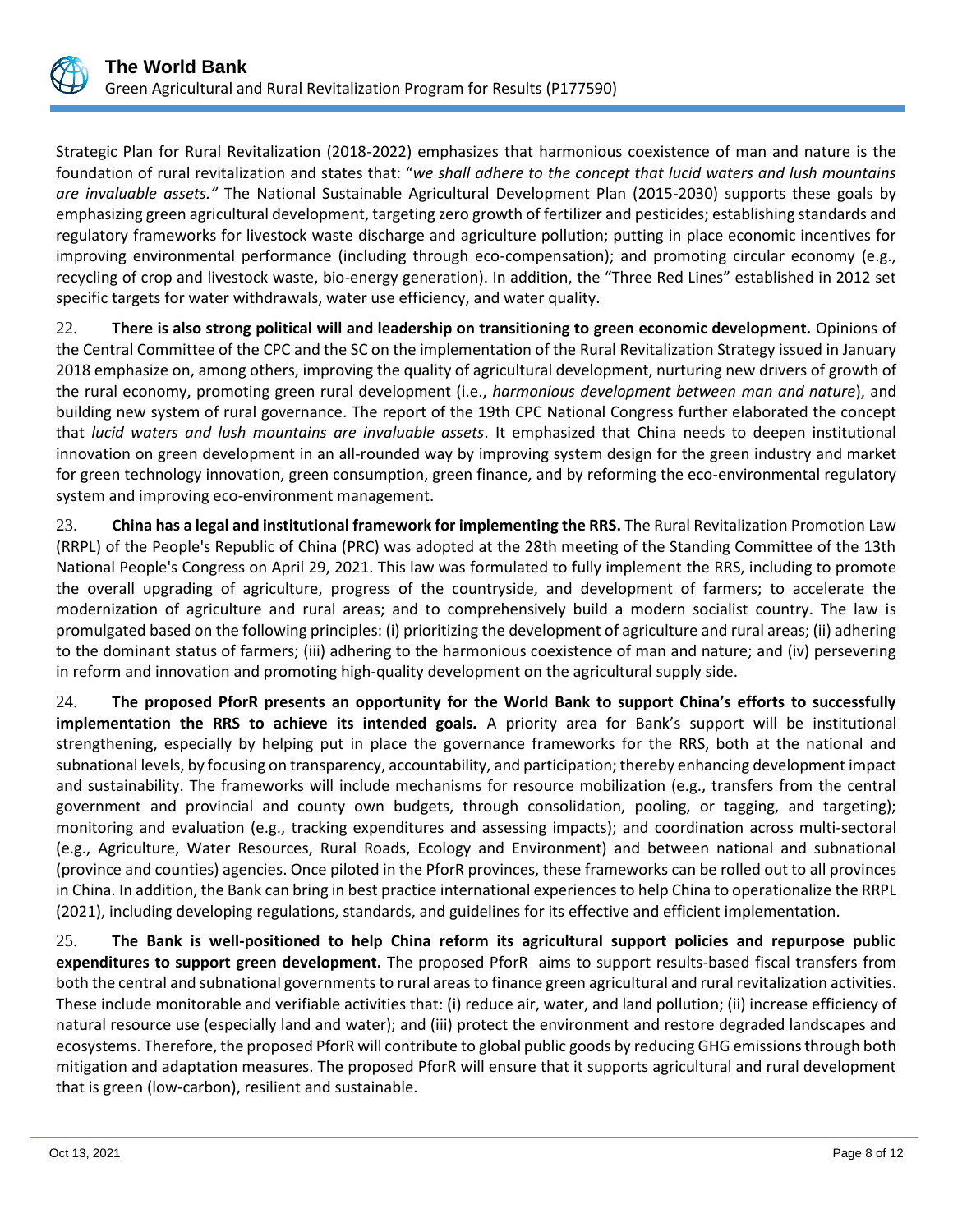

# **C. Program Development Objective(s) (PDO) and PDO Level Results Indicators**

#### Program Development Objective(s)

26. **The PDO is to promote green and sustainable agricultural and rural development in the selected provinces.** The Program is expected to contribute to the achievement of the government's RRS<sup>8</sup> targets, through more efficient resultsbased fiscal transfers system aimed at: (a) reducing agricultural pollution and greenhouse gas (GHG) emissions; (b) improving efficiency of natural resource use (especially land and water); (c) improving agricultural productivity, resilience to climate change and food security (including quality and safety of agricultural products); (d) improving rural infrastructure and access to basic public services (such as production roads, irrigation and drainage, water and sanitation, and rural wet markets); and (e) strengthening rural institutions (especially farmer cooperatives (FC) and water user associations (WUA), and farmer associations (FA)).

PDO Level Results Indicators

## 43. **The following are the proposed preliminary PDO level indicators:**

- i. Governance frameworks for implementing RRS in place
- ii. Annual targets for reducing agricultural pollution achieved
- iii. Annual targets for sustainable land and water management practices achieved
- iv. Annual targets for population accessing improved rural infrastructure and public services achieved
- v. Annual targets for strengthening and linking rural institutions to markets achieved

27. **The choice of Disbursement Linked Indicators (DLIs) will be based on four factors:** (a) the importance of the indicator that signals a critical action/output along the results chain, critical to achieving the PDO; (b) assessed need to introduce a strong financial incentive to deliver the result; (c) practical aspects of verifying achievement; and (d) capacity of the Borrower to achieve the DLI during the implementation period of the Program. Other indicators will be absorbed into the Program Action Plan (PAP) and others into the Program's Results Framework (RF).

## **D. Program Description**

#### PforR Program Boundary

28. **The proposed PforR aims to support the government's Rural Revitalization Program (RRP, 2018-2035), which was adopted by the SC in 2017.** The RRPL (2021) provides the legal framework for implementing the RRP. The government's RRP (the Program) has 14 sub-programs, which are also included in the 14th FYP (2021-2025). The Rural Revitalization Strategic Plan (RRS) operationalizes the RRP (the Program). The RRS budget for 2022-2025 transition period is US\$960 billion for Mainland China (i.e.,22 Provinces, 4 Municipalities, and 5 Autonomous Regions), which is about US\$240 billion per year. Out of the 14 sub-programs of the government's Program, the proposed PforR will support those contributing to its three Results Areas (RAs): (i) RA1 -Strengthening institutional capacity for governance; (ii) RA2 - Promoting green agricultural value chains; and (iii) RA3 - Increasing access to rural infrastructure and public services.

29. **The RA1 is focusing on strengthening the institutions (closing the institutional capacity gaps) for governance,** including for program-based budgeting (pooling or tagging resources) and expenditure tracking and reporting system; results-based fiscal transfers targeting green agricultural and rural development interventions; third-party M&E and results verification systems; and multi-sectoral coordination framework. The RA2 is focusing on sustaining and consolidating the poverty alleviation gains (closing the urban-rural income gap), especially by increasing farm and nonfarm incomes (e.g., through green and sustainable value chains development) and has the greatest potential for

 $8$  This has four priority areas: (i) promoting green agriculture development; (ii) developing modern agricultural and rural industries; (iii) expanding the provision of rural infrastructure and public services; and (iv) strengthening the governance of rural areas.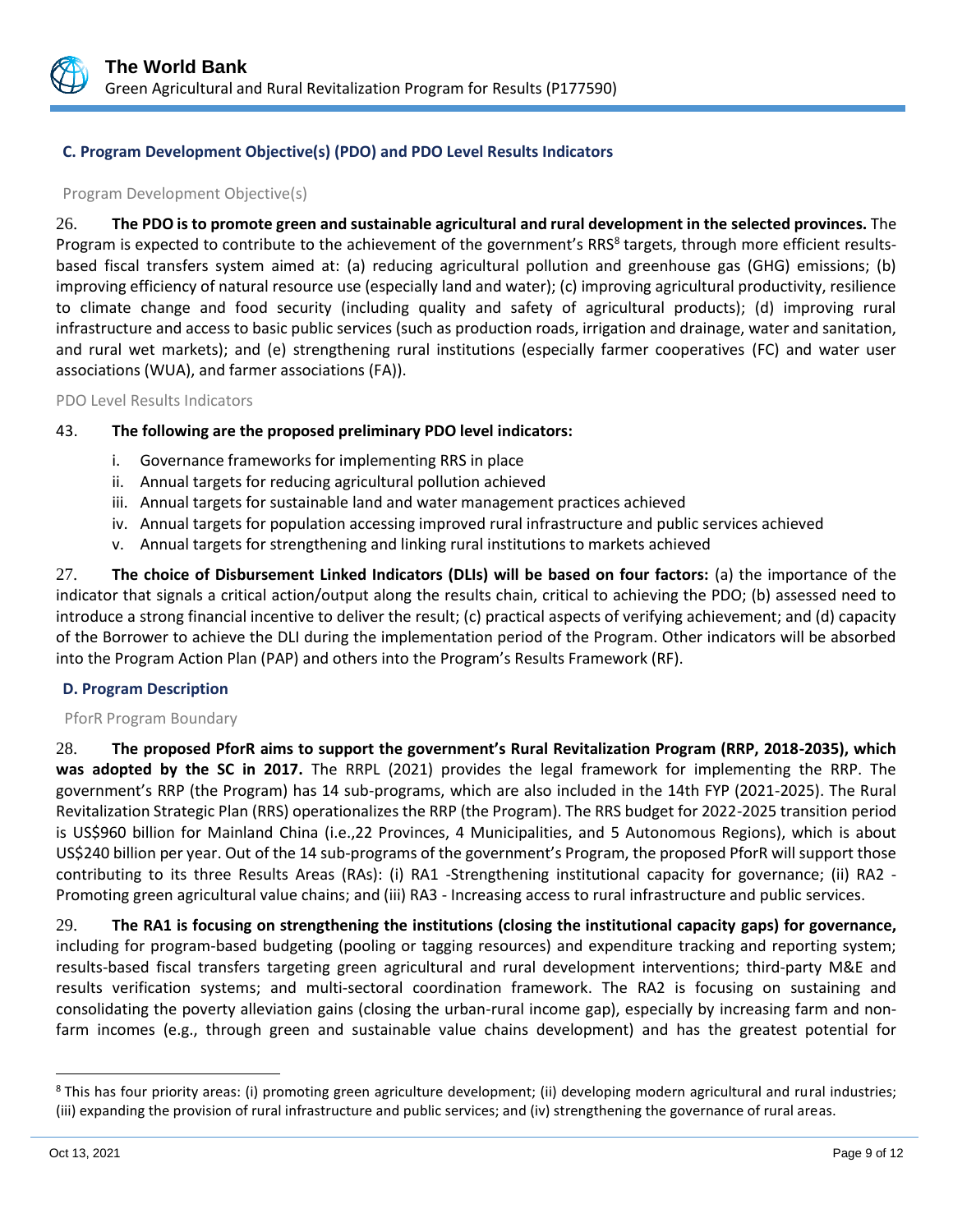

generating significant global public goods (e.g., agricultural pollution reductions and environmental protection). Finally, RA3 is focusing on improving access to rural infrastructure (e.g., production/access roads, wet/healthy markets, irrigation and drainage, water and sanitation, livestock waste treatment, conventional and cold storage, etc.,) and public services (e.g., green technical skills and business advisory services to members of rural institutions—FC, WUA and FA), hence closing the urban-rural public services gap. The proposed PforR will only support low-carbon (e.g., energy efficient, reducing GHG emissions, conserving resources), climate change resilient (e.g., built to withstand climate shocks), and service oriented (e.g., providing logistical support to RA2 activities—VC development) infrastructure.

30. **At the national level, the PforR will be implemented by the National Rural Revitalization Administration (NRRA) and at provincial level by** Guangxi (21 counties), Guizhou (20 counties) and Gansu (5 counties).<sup>9</sup> The ministry of finance (MOF) is expected to borrow from the World Bank and allocate the IBRD loan to NRRA as a grant. Guangxi, Gansu and Guizhou provinces will borrow and repay their IBRD loans through MOF. NRRA will only implement activities under RA1, while the three provinces will implement RA1 (customizing national frameworks to fit local context), RA2 and RA3. The specific DLIs to be achieved by the NRRA and the common (i.e., applicable to all provinces for easy of aggregation, verification, reporting and reimbursements processing) participating provinces will be identified and agreed during the PforR preparation stage between the Bank and respective implementing agencies.

31. **The Program will spend about US\$5.0 billion to support NRRA and the three participating provinces to achieve results for the agreed DLIs.** A large proportion of NRRA budget will finance RA3 activities, which it is mandated. The Bank's will provide IBRD loan amounting to US\$500 million to finance the agreed PforR outputs and outcomes generated by the NRRA and the three provinces. The bulk of the IBRD loan proceeds will be used to finance outputs and outcomes under RA2. In addition, the PforR will leverage on the fiscal transfers received by the provinces and counties from sectoral ministries (e.g., MARA, MWR, MEE, etc.,) to finance sector-specific green agricultural and rural development activities (e.g., agriculture, drinking water, environmental protection etc.,). For example, MARA's budget for FY21 is RMB555.15 billion (US\$85.4 billion), including general support RMB392.39 (US\$60.4 billion) and agricultural producer support or subsidies RMB162.76 (US\$25 billion). These budgets can be leveraged to finance RA2 activities. Furthermore, each province and county sets aside own budgets to finance the 14 sub-programs. The PforR will also leverage these provincial and county resources to finance results-based green agricultural and rural development.

# **E. Initial Environmental and Social Screening**

32. **The government's Program investments to supported by the PforR are not expected to induce any long term or irreversible environmental or social impacts.** The Program outcomes are intended to reduce air, water, and land pollution; increase efficiency of natural resource use (especially land and water); and protect the environment and restore degraded landscapes and ecosystems in the participating provinces and so have net positive impacts. Any potential activity with significant adverse impacts will be excluded during the PforR preparation. Activities with potentially adverse environmental or social impacts are expected to be limited in scope and be site specific; and specific mitigation measures can be planned for and implemented.

33. **An Environmental and Social System Assessment (ESSA) will be prepared, consulted upon, and disclosed prior to the PforR appraisal mission.** The ESSA will examine the scope, context and potential impacts of the PforR from an environmental and social perspectives. It will entail the review of environmental and social management systems and the implementing capacities of the respective government agencies that will participate in the PforR; and evaluate their consistency with the core principles and attributes specified in the Bank Policy/Directive on Program for Results Financing. It will also include assessment of governments' systems addressing labor and working conditions, community health, and cultural heritage. Recommendations will be made to address issues that are identified. These will be included in the

<sup>&</sup>lt;sup>9</sup> The task team has reviewed proposals from the NRRA and nine provinces: Guangxi, Guizhou, Gansu, Shaanxi, Sichuan, Qinghai, Yunnan, Hebei and Hunan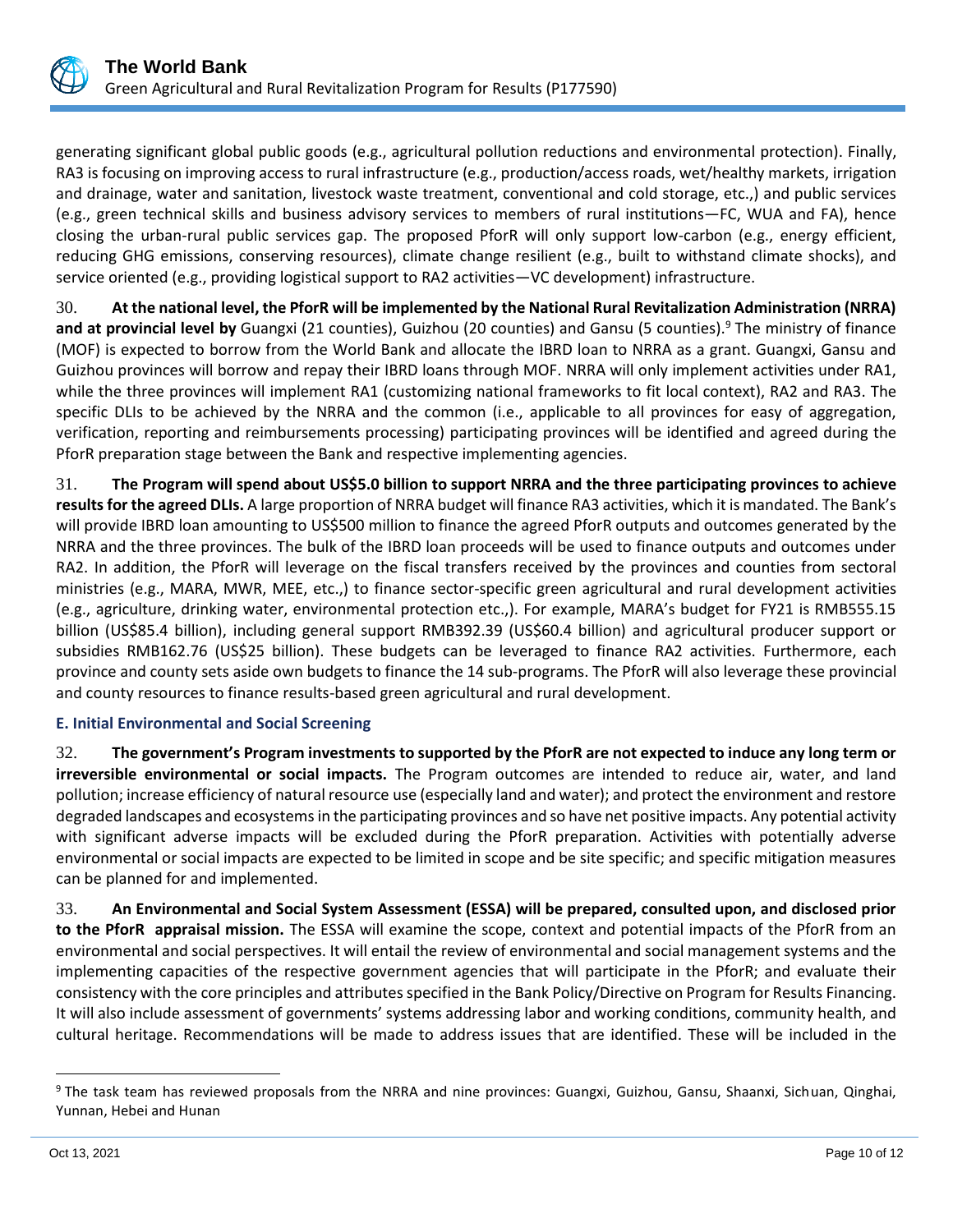

Program Appraisal Document (PAD). Necessary DLIs and/or PAPs will be included in the PAD if there are gaps identified in the government's system. Activities identified as high risk will be excluded from the PforR.

34. **The content of the ESSA will include, but not be limited to a brief description of:** (i) the PforR , including the development objectives, relationships between government's Program and the Bank-financed PforR; (ii) potential environmental and social risks, impacts and benefits, including any potential issues related to land acquisition; (iii) assessment of the institutional arrangements and mechanisms for dealing with the potential environmental and social risks; (iv) gaps in the risks management systems and measures for enhancing the capacity of implementing entities; (v) meaningful consultation held with the key stakeholders; and (vi) inputs to the integrated risk assessment.

35. **The PforR investments will be screened to assess if any E&S high risk interventions are included.** Such investments will be excluded from the proposed PforR, as stipulated in the Bank Policy/Directive on Program for Results Financing. In addition, the task team will ensure that planned investments do not cause any significant adverse environmental or social impacts that are sensitive, long-term or irreversible; and that such impacts are site-specific, mostly reversible and can be effectively mitigated with locally and readily available resources.

36. **OP 7.50 International Waterways.** This safeguard policy is preliminary triggered because the Program activities in Guangxi province could potentially involve water abstraction from the Pearl River basin for rural water supply systems and irrigation. The Pearl River is regarded as an international waterway because some of its tributaries originate from Vietnam, while China is the downstream riparian country. However, the PforR will mainly focus on improving existing rural water supply to provide safer drinking water for the rural population and increasing efficiency of water use in the existing irrigation schemes to better manage the natural resource.

37. *Excluded activities.* Based on the limited available information and experience with project implementation, the following activities are among those recommended to be excluded: permanent-basic-farmland acquisition; large scale farmland acquisition; adverse impacts on ethnic minority; livelihood impact arising from the restriction of access or transfer of user rights; large scale household relocation; and the closure of enterprises.

# **CONTACT POINT**

#### **World Bank**

. .

| Name:         | Ladisy Komba Chengula        |        |                              |
|---------------|------------------------------|--------|------------------------------|
| Designation : | Lead Agriculture Economist   | Role:  | Team Leader(ADM Responsible) |
| Telephone No: | 5788+7681 /                  | Email: | Ichengula@worldbank.org      |
|               |                              |        |                              |
| Name:         |                              |        |                              |
|               | Wendao Cao                   |        |                              |
| Designation : | Senior Agriculture Economist | Role:  | Team Leader                  |
| Telephone No: | 5788+7693                    | Email: | wcao1@worldbank.org          |

# **Borrower/Client/Recipient**

| Borrower : | Ministry of Finance |        |                        |
|------------|---------------------|--------|------------------------|
| Contact:   | <b>Xiang Peng</b>   | Title. | <b>Acting Director</b> |